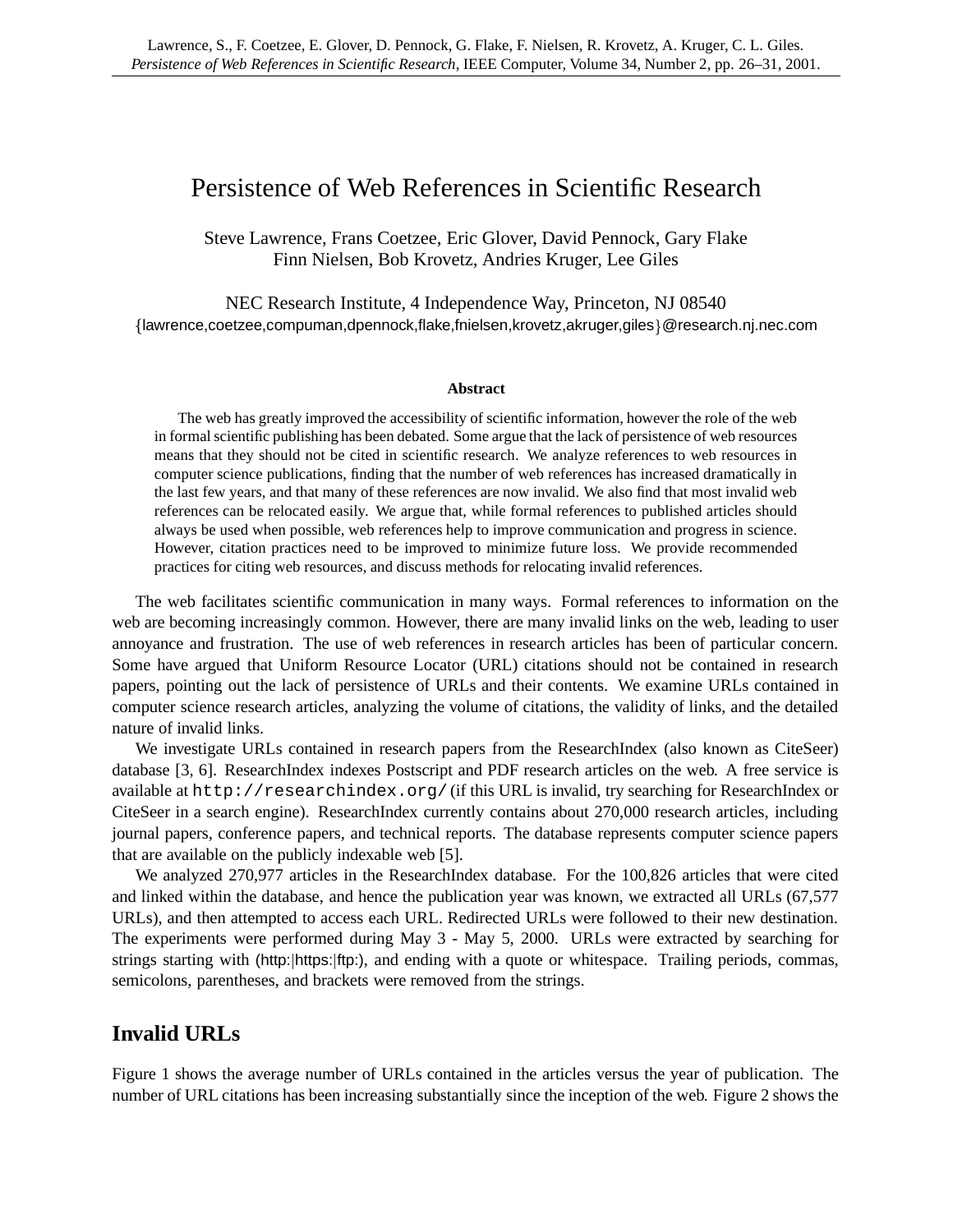

Figure 1. The average number of URLs contained in the articles versus the year of publication. The number of URLs has been increasing rapidly.



Figure 2. The percentage of invalid links contained in articles versus the year of publication of the articles. Many URLs are invalid, even for papers published in 1999 (23%). 53% of URLs from papers in 1994 are invalid.

percentage of invalid URLs in papers versus the year of publication of the source papers. The percentages are corrected so that they do not include URLs that were extracted incorrectly. The percentage of invalid URLs varies from 23% in 1999 to a peak of 53% in 1994. The lower percentage of invalid URLs in 1993 may be because many citations at this early stage of the web were to relatively well-known sites (e.g. http://www.intel.com/). However the sample size for URLs is relatively small prior to 1994, leading to lower accuracy (only 608 URLs were extracted from 1993 papers, while 21,056 URLs were extracted from 1998 papers).

For a random sample of 300 invalid URLs, we attempted to find the new location of the page cited, or highly related information. Of these URLs, 32% were either extracted incorrectly from the papers, contained a syntax error such that they could never be valid, or were example URLs that we believe were never intended to be valid. Extraction errors were typically due to the Postscript/PDF to text conversion program not converting special characters correctly or inserting spaces within the URLs (our extraction routine corrects for some easily identifiable cases, but not all). These URLs were removed from the dataset and the percentages reported are for the remaining URLs.

Figure 3 shows a breakdown of the remaining invalid URLs. We were able to find the new location of the page or highly related information 80% of the time. This 80% can be broken down into 11% of the invalid URLs that were relocated by guessing an alternate URL or browsing the web, 44% of URLs that were relocated with the help of a search engine, and 25% of URLs for which highly related information could be found (which is likely to be a good substitute for the original page, however we cannot guarantee this because we do not have access to the original page). For 6% of the URLs we could not find the new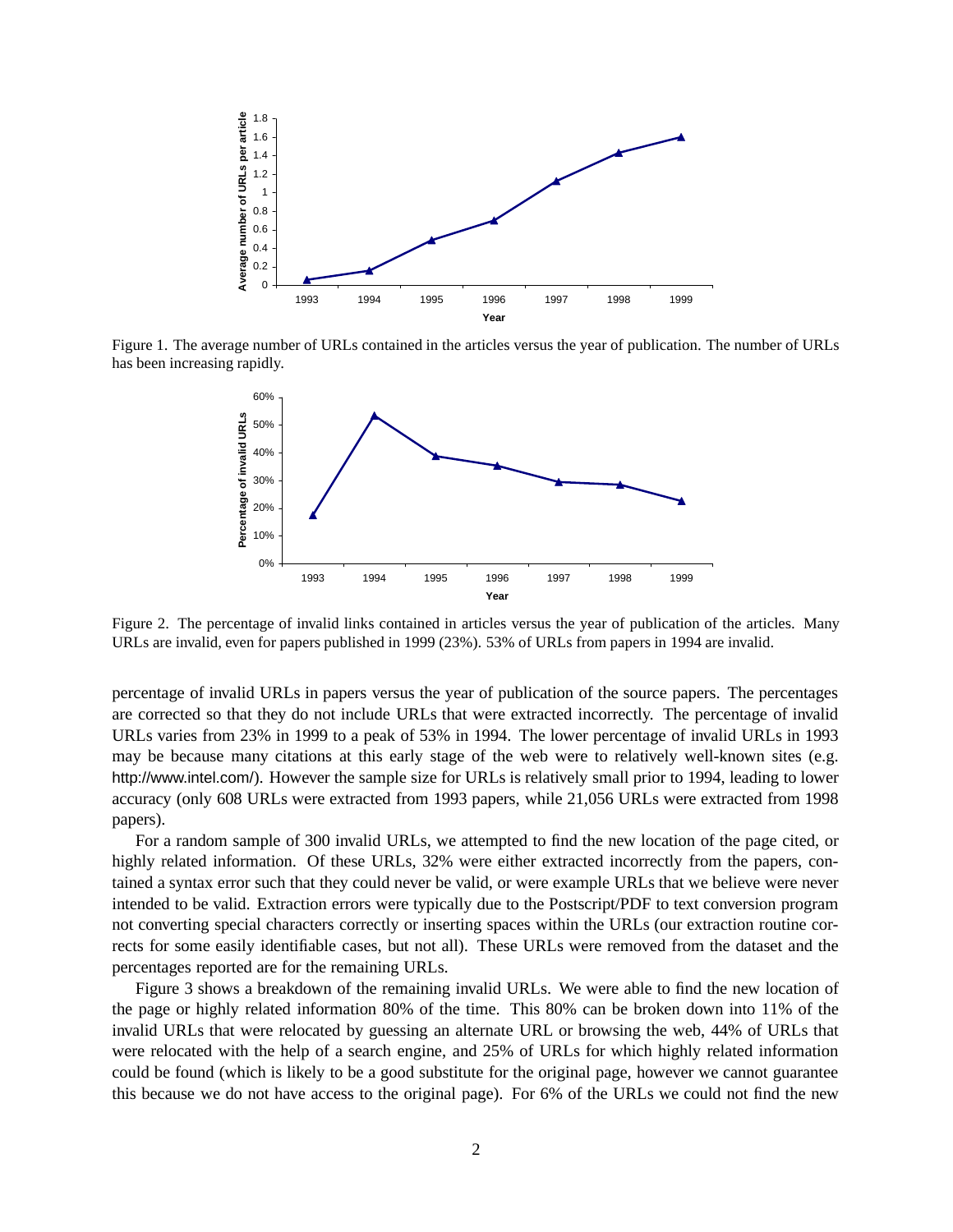

Figure 3. We examined and classified a random sample of URLs that are now invalid. The new location of the URL or highly related information could be found in many cases. A second searcher was able to find most of the URLs that could not be found by the first searcher.

location, but the URL was accompanied by a formal citation. The remaining 14% of URLs were not found. Moderate effort was put into locating moved or related information. No more than about five minutes was spent for each URL. More of the invalid URLs may be locatable given more time, more search experience, or better search tools.

URLs that were reported as lost were given to a second searcher. The second searcher was able to locate 80% of these lost URLs, bringing the overall percentage of lost URLs down to 3%. The revised percentages of URLsin each category after the second searcher can be seen in Figure 3. There was a significant difference in the success of locating URLs between the five individuals that participated in the experiment, with the most successful individual locating all URLs investigated, and the least successful individual being unable to locate 16% of the invalid URLs. These differences are due to differing search experience and abilities, different degrees of persistence, and differences in opinions regarding whether or not information was highly related in the case of related information.

For URLs where relocated or highly related information was found, the searchers estimated the difficulty locating the URLs. The following classes were used: easy, somewhat difficult, and very difficult. Figure 4 shows the percentage of lost URLs in each class. Most invalid URLs were easy to relocate.

For each invalid URL that could not be located, we examined the context of the citation in the respective paper, and estimated the importance of the URL with regard to the ability for future research to verify and/or build on the given paper. The following classes were used: not very important, somewhat important, and very important. 50% of URLs were classified to be not very important, and 41% were considered somewhat important. Only 9% of the lost URLs were considered to be very important with regard to the ability for future research to verify and/or build on the given paper. Figure 4 shows the classification of lost URLs after the URLs were sent to a second searcher. After the second searcher there were no lost URLs that were considered very important.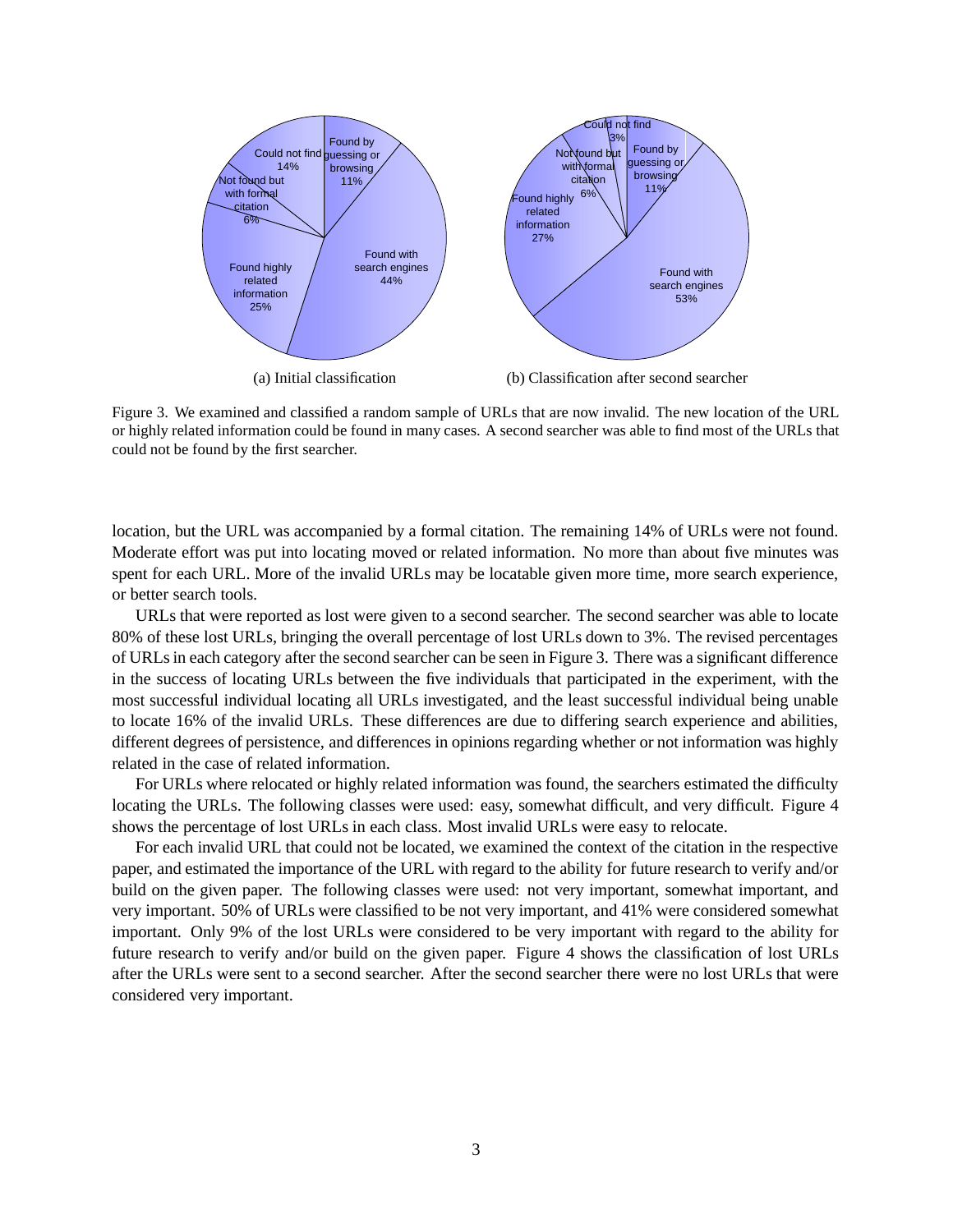

Figure 4. Classification of the difficulty locating invalid URLs, and the importance of lost URLs. It was easy to find the new location of most invalid URLs. None of the lost URLs were very important to the ability of future research to verify and/or build on a paper (after a second searcher).

## **Common causes of invalid URLs**

Through our manual analysis of invalid links, we have identified a number of reasons why URLs become invalid: personal homepages tend to disappear when researchers move; URLs for academic software maintained on a personal machine may become invalid when machines are disconnected or machine names change; and sites may be restructured without maintaining old links. These problems are likely to persist without improved citation practices.

There are also a number of problems due to the initial rapid growth and evolution of the web. For example: most FTP servers have changed to HTTP; early pioneers ran their own web servers (personal machines), however the infrastructure is now typically provided by universities and corporations; it used to be more common for servers to be set up on non-standard ports; certain conventions in setting up sites have become more commonplace; URLs for homepages, for example, have tended to become standardized (e.g., http://www.x.com/˜user/); and with domain names easily available, software has moved from personal repositories to dedicated sites. Increasing standardization should lead to fewer problems related to these changes.

# **Recommendations for generating and citing web resources**

Although few critical resources cited in computer science articles appear to have been lost to date, we believe that improved citation practices are required in order to minimize future loss. Based on our experiences in labeling missing URLs, we have formulated a number of good citation practices that should improve the chances of future readers finding information that may have moved. We wish to emphasize that researchers have a vested interest in following good citation practices. A side-effect of dead links is that they may have a negative impact on the ranking of the containing material. For example, formal approaches have been proposed to bypass such pages during browsing [1], or reduce their ranking when presenting search engine results to users [8].

The following recommendations relate to all authors: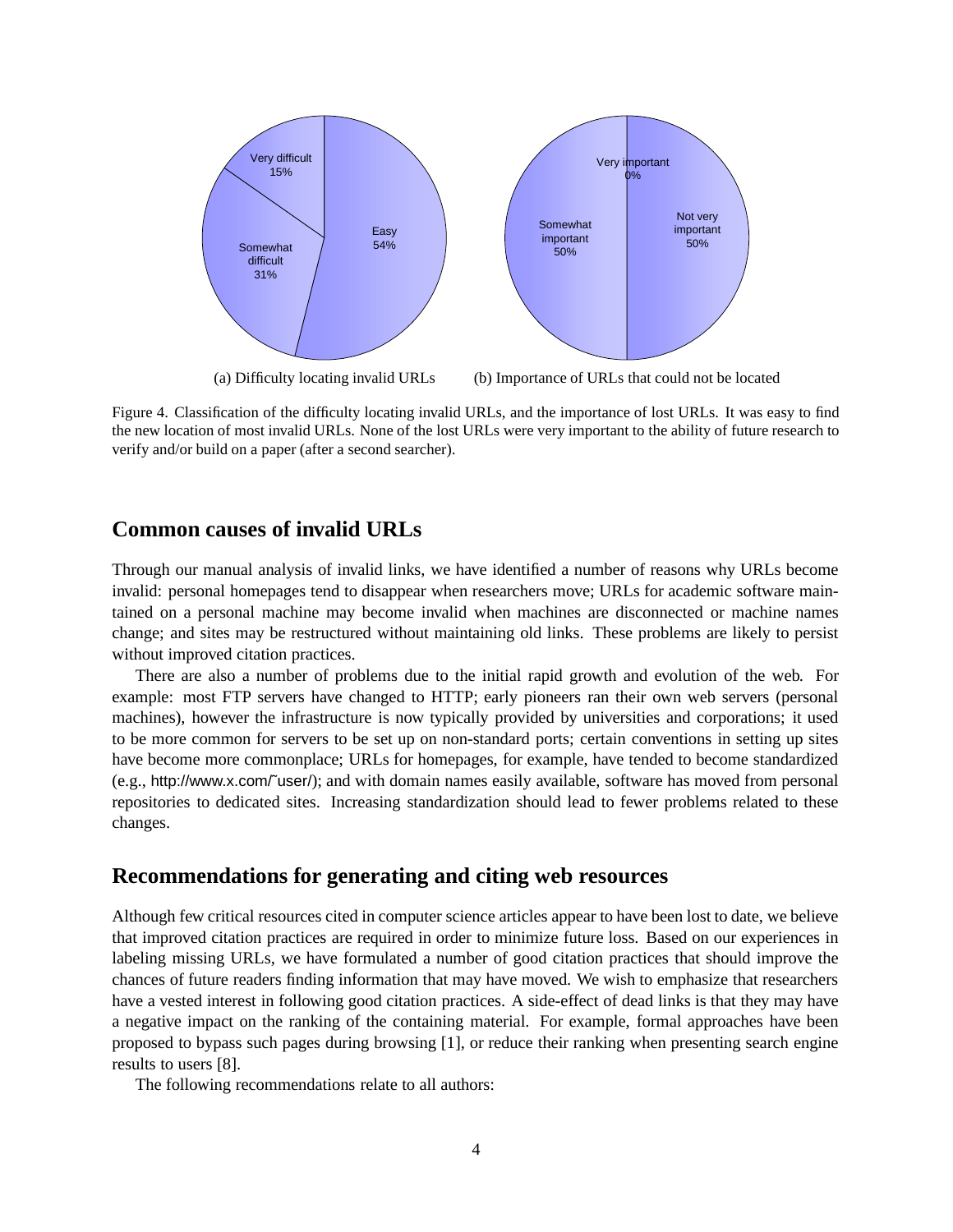- Provide formal citations along with URL citations whenever possible. However, we believe that URL citations deemed valuable to the reader should be included even when a formal citation is not available. Although some percentage of links may become unavailable over time, this may be preferable to leaving links out (in which case 100% of them are unavailable to readers). Even when formal citations are available, the existence of an accompanying URL can significantly improve the accessibility of the information.
- Provide enough context information to enable readers to pose adequate queries to search engines in order to track down invalid links. For example, when giving the URL for a preprint, the full title of the document should be given as well, along with full details of the authors (as opposed to using "et al." for example). We found many examples where URL contents could not be inferred from the context.

Many URLs cite repositories controlled by the author. The following recommendations apply in this case:

- If possible, place materials in a reliable central repository, such as a preprint or software archive. We believe that this is particularly important for links to complete versions of papers, omitted proofs, and supporting data or results.
- Name repositories, and provide the name along with citations. This name can then be used for later searches. For software distributions, include a file with the name of the software package; this file can be indexed by some search engines. Provide a documented homepage for software, and establish a domain name if possible.
- When referencing software or software manuals, reference a URL for the entire project when possible, rather than URLs for specific versions of the software or manual. Version files frequently become unavailable when the software or manual is updated.
- Avoid URLs that depend on a personal directory, and URLs that depend on a specific machine or subnet name.

### **Finding the new location of information**

Individual searchers in our study used different strategies when attempting to find relocated and related information. The search engines Google, ResearchIndex, and Inquirus [4] were most commonly used. Inquirus is a metasearch engine that combines the results of several search engines. Different search engines tend to index different sets of web pages, and combining the results of multiple search engines can significantly improve coverage of the web [5]. Other search engines used include AltaVista and Northern Light.

There are several common techniques that we found useful for finding the new location of information. If known, the title and/or author of a document can be searched for. It is often useful to search for the title as a phrase. The context of citations can be examined to generate alternative queries: for example, project, company, or institution names. Browsing from an alternative starting point (e.g., the top level page or a researcher homepage) within a site may be attempted in order to locate pages that may have moved to a different location on the same site. Guessing possible new locations may be attempted, for example academic software may have moved from a specific machine to its own domain, or the homepage of an individual may have changed to the standard notation (e.g., http://www.x.com/~user/). If a site has its own search engine this can be tried. If a URL has a relatively unique component then a search for this component may be attempted.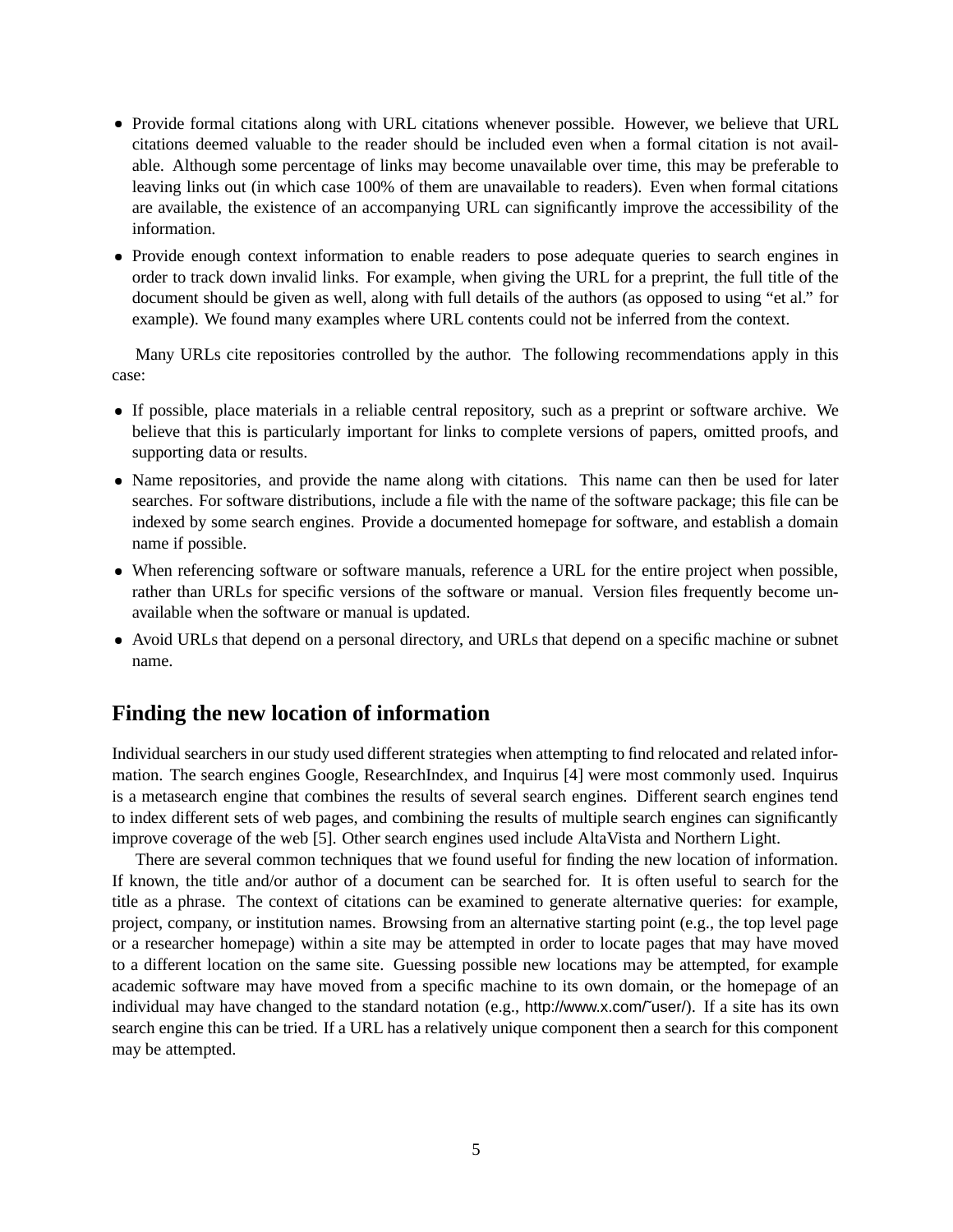#### **Enforcing link consistency**

Alternatives to the World Wide Web such as Xanadu [7] enforce the consistency of links. However these systems are not widely used [9]. We argue that part of the reason for the success of the web may be the relative lack of requirements on the part of authors. A system that includes features such as enforced link consistency may impose too much overhead and added complexity that limits acceptance.

Rather than enforcing link consistency, which may make participation in the web more difficult by increasing resource requirements or system complexity, we recommend promotion of improved practices for citing URLs, use of services like PURL (see the sidebar), the availability of archives of the web such as Brewster Kahle's Internet Archive (http://www.archive.org/) [2], and the introduction of services that attempt to track and monitor URLs that move.

Our personal view is that it is not practical in the long term to expect individuals or small organizations to provide persistent access to on-line resources. Such material will probably ultimately move or disappear. To solve the general problem of persistence and disappearance, we believe that technical solutions and peer policies will have to be combined. Professional societies such as the IEEE and ACM, and funding agencies such as the NSF, could help by proposing and enforcing acceptable standards for citations. Ideally, all cited materials (especially those important to building on or verifying research) would be available from a stable repository, such as the Netlib Repository (http://www.netlib.org/), which is mirrored worldwide. These societies and agencies could promote preprint and software repositories, for example by sponsoring or hosting the repositories, or by requesting that authors use the appropriate repositories when possible.

# **References**

- [1] Paul De Bra and Geert-Jan Houben. A formal approach to analyzing the browsing semantics of hypertext. In *Proceedings of Computation and Neural Systems (CNS94)*, Monterey, CA, July 1994.
- [2] Brewster Kahle. Preserving the Internet. *Scientific American*, March 1997.
- [3] Steve Lawrence, Kurt Bollacker, and C. Lee Giles. Indexing and retrieval of scientific literature. In *Eighth International Conference on Information and Knowledge Management, CIKM 99*, pages 139–146, Kansas City, Missouri, November 1999.
- [4] Steve Lawrence and C. Lee Giles. Context and page analysis for improved web search. *IEEE Internet Computing*, 2(4):38–46, 1998.
- [5] Steve Lawrence and C. Lee Giles. Accessibility of information on the web. *Nature*, 400(6740):107–109, 1999.
- [6] Steve Lawrence, C. Lee Giles, and Kurt Bollacker. Digital libraries and Autonomous Citation Indexing. *IEEE Computer*, 32(6):67–71, 1999.
- [7] Theodor Nelson. *Literary machines*. Mindful Press, Sausalito, CA, 1993. ISBN 089347052X.
- [8] J. Shavlik and T. Eliassi-Rad. Intelligent agents for web-based tasks: An advice-taking approach. In *AAAI/ICML Workshop on Learning for Text Categorization*, 1998.
- [9] G. Wolf. The curse of Xanadu. *Wired*, pages 137–202, June 1995. http://www.wired.com/wired/ archive/3.06/xanadu.html.

#### **SIDEBAR: Preserving information on the web**

Scientists have long desired immediate access to all scientific knowledge. While there is much room for further improvement in access to information on the web [6], the web has already greatly improved access to scientific information. The benefits of being able to easily share a variety of materials at minimal cost,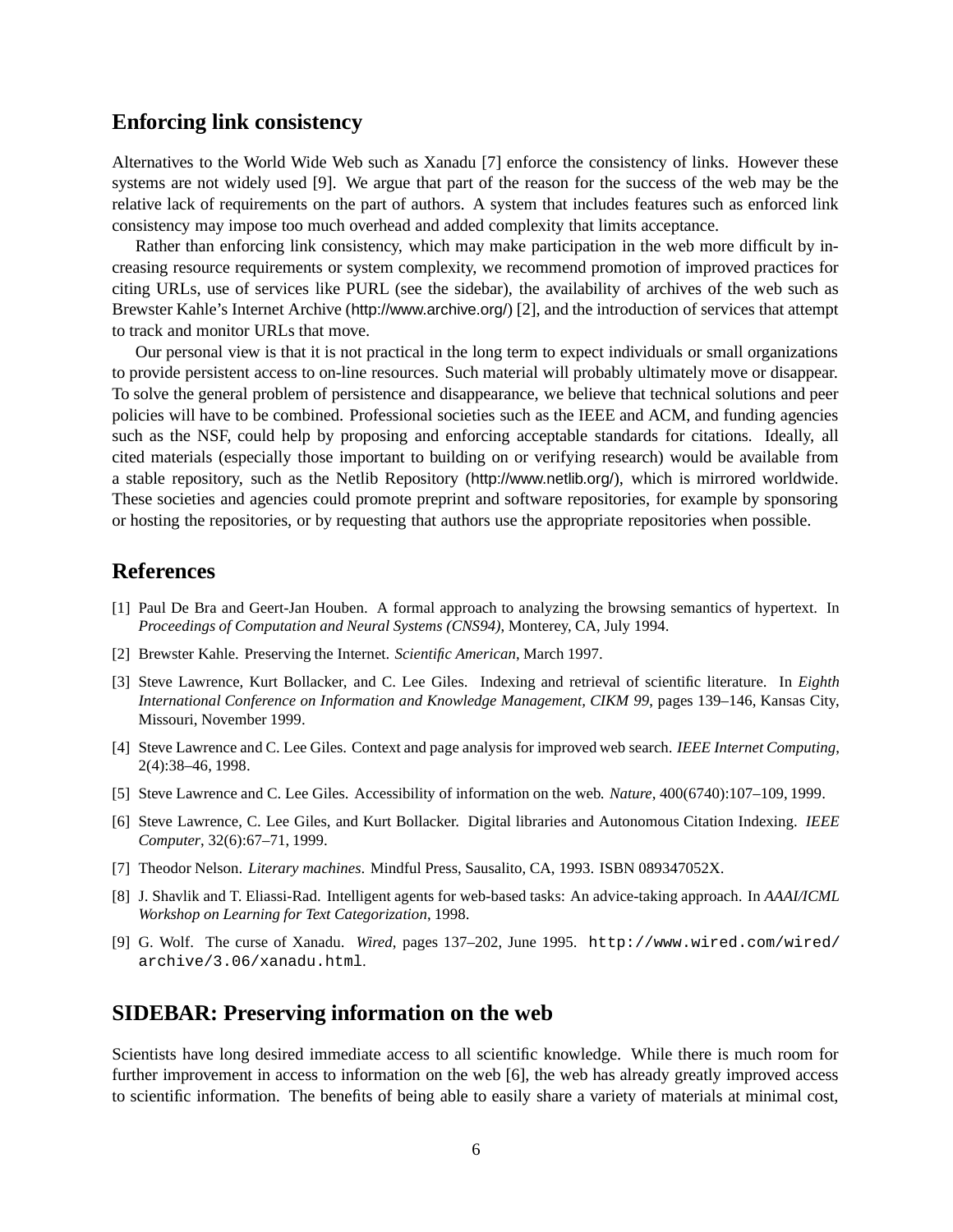unfortunately, are marred by the fact that most individuals or even organizations do not represent a reliable or stable publishing source. Web pages are abandoned, servers are shut down, and files are arbitrarily renamed. The lack of persistence of web references is a barrier to the goal of comprehensive shared access.

There have been many proposals for improving the situation. Some authors focus on the problem from the web designer's perspective – for example, proposing link management techniques [2]. Other authors propose augmenting existing web protocols to improve link persistence. Ingham et al. [4] suggest the development of an object-oriented network to exist in parallel with the current web that enforces referential integrity and performs garbage collection. Alternatives to the web such as Hyper-G [5] and Xanadu [8] contain built in mechanisms for enforcing link consistency.

A promising effort is the Uniform Resource Name (URN) specification [12], produced by the Internet Engineering Task Force. A URN is a persistent, location-independent identifier which can be used to uniquely identify a resource. The name stays the same even when the location of the resource moves. Implementations of URNs include the Persistent Uniform Resource Locator (PURL) [11] system, and the Handle [1] system. These are public systems that make use of resolution servers to resolve URNs into URLs. When the location of a URN moves, the resolver is updated so that the URN resolves to the new URL.

An optimal URN system would involve incorporating URN support into all Internet software such as web browsers. Unfortunately, retrofitting all Internet software is very difficult. Neither the PURL system, or the Handle system presents an optimal solution. The Handle system works by requiring the installation of software that performs the name resolution. Unfortunately, the large percentage of users that do not have the appropriate software included are unable to access handles (unless transformed, as below). The PURL system avoids the need for software support, but is not fully location-independent. The location-dependent address of a PURL resolver is part of a PURL (e.g. the PURL http://purl.org/metadata/dublin core contains the address of the PURL resolver http://purl.org/). The use of PURLs relies on the continued existence of a particular PURL resolver, as well as the continued provision of adequate response time by the resolver. Proxy servers are available for the Handle system which make the system similar to the PURL system. For example the handle cnri.dlib/july95-arms can be transformed into a URL resolved by the proxy server hdl.handle.net: http://hdl.handle.net/cnri.dlib/july95-arms.

The PURL system is probably preferred to the Handle system currently due to the requirement for software support with the Handle system. The PURL system appears to be more popular currently, with over 500,000 PURLs registered. We recommend use of the PURL system when long-term persistence is desired, and users are prepared to maintain the validity of the redirection.

We searched for all URLs that are resolved by the main PURL resolver, purl.org, in the ResearchIndex database (we searched for all URLs containing the string "purl"). Other PURL resolvers may exist, however we believe these to be much less popular. The results show poor adoption of PURLs. Of the 67,577 URLs extracted from the papers in ResearchIndex, we were only able to locate 11 PURLs (0.016% of URLs), all of which were to the same resource: http://purl.org/metadata/dublin core.

Note that both the PURL and Handle systems require someone to maintain the validity of resources. Despite the obvious motivation of early users, already not all PURLs are valid. A search for url:purl.oclc.org at AltaVista turned up many PURLs that return a page stating that "The requested PURL has been deactivated and can not be resolved."

Replacing HTML by improved protocols (see [7], for example) could in the future result in interesting content-based solutions. These protocols could provide support for improved content based indexing and retrieval. In principle, content summarization and indexing can be used by search engines to recognize materials that move on the web. Phelps and Wilensky [9] have shown that most documents on the web can be uniquely identified based on a small set of words that no other document shares. These words can be used to augment URLs, and may be used to locate documents that move.

These approaches can at best redirect attention to material that has moved, but not disappeared. We must